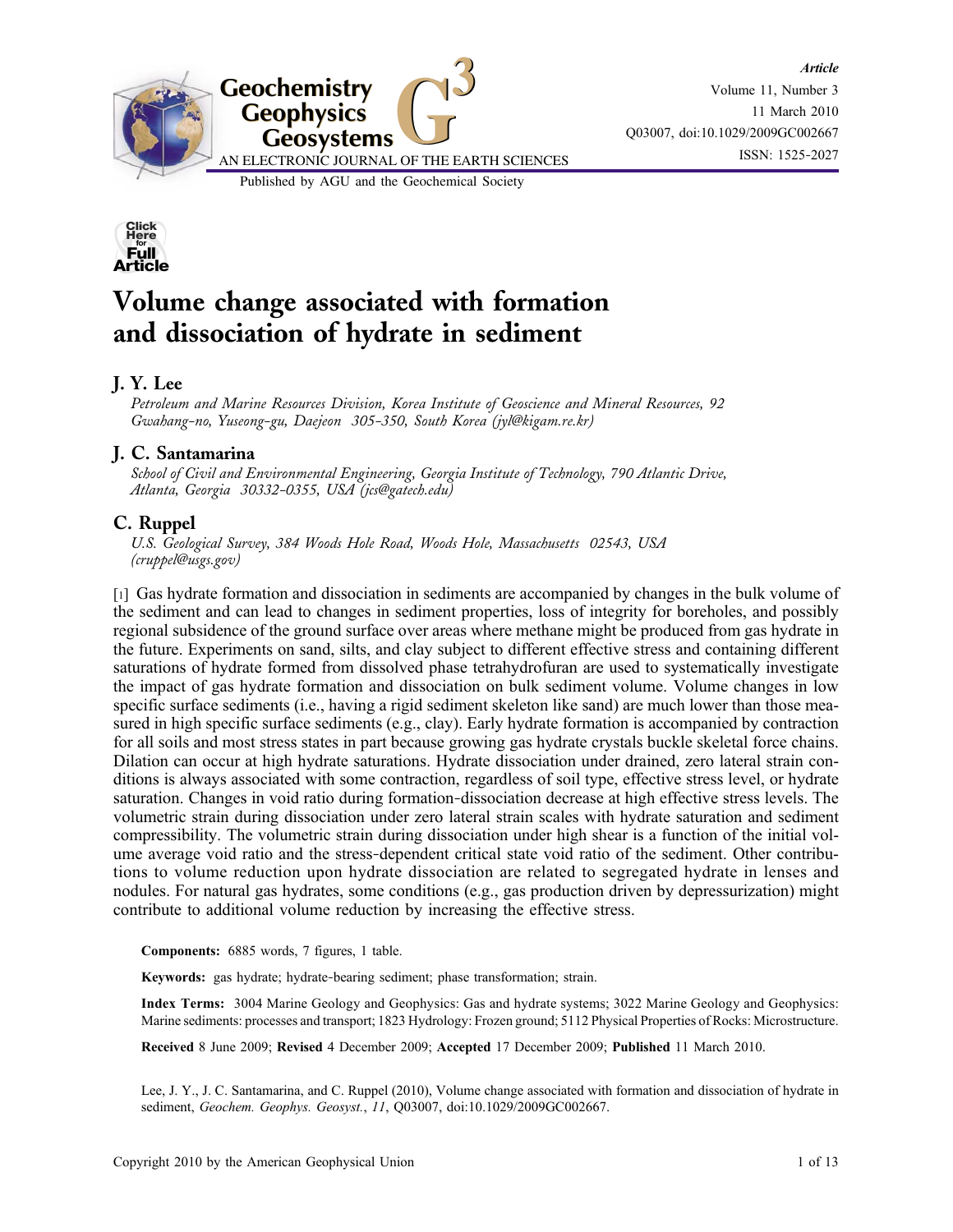## 1. Introduction

**Geochemistry Geophysics**

[2] Gas hydrate forms when the constituents (water and hydrate‐forming low molecular weight gas) are present in the required amounts at a suitable range of low temperatures, moderate pressures, and appropriate pore water and soil conditions. Temperature, pressure, or pore water perturbations that take gas hydrate outside its thermodynamic stability field lead to its dissociation. Until recently, gas hydrate formation and dissociation have been entirely driven by natural processes. In marine sediments, most gas hydrate within the gas hydrate stability zone is thought to form slowly from dissolved phase methane over thousands to millions of years [Buffett and Zatsepina, 2000; Nimblett and Ruppel, 2003]. Dissociation of such hydrate may occur slowly (e.g., in response to climate change) or rapidly (e.g., due to the migration of warm fluids or initiation of a submarine slide) and over very small to global length scales, depending on the nature of the forcing process.

[3] Recent years have seen the completion of a few short-term field tests and planning for more extensive tests to assess the viability of producing methane from gas hydrate [e.g., Boswell et al., 2007; Kurihara et al., 2008]. Most production scenarios [e.g., *Collett*, 2002] involve dissociation of natural gas hydrate to extract the methane, and nearly all production methods could lead to inadvertent formation or reformation of gas hydrate within the sediments. Conventional hydrocarbon exploration and production can also lead to hydrate dissociation when warm fluids are pumped through the hydrate stability zone. The length and time scales for hydrate dissociation and formation related to either conventional production or production from gas hydrates are much smaller than those involved in a global warming event such as the Late Paleocene Thermal Maximum [e.g., Dickens et al., 1995]. Yet the impact of anthropogenic activities on natural gas hydrates ultimately requires closer attention owing to the potential for jeopardizing the infrastructure associated with the production itself.

[4] Hydrate formation or dissociation is accompanied by pronounced volume changes, as can be inferred by comparing the density of water (1000 kg m<sup>-3</sup>) to that of methane hydrate (910 kg m<sup>-3</sup>). A given volume of water expands 26% upon combining with methane to form Structure I methane hydrate. If methane hydrate dissociates at constant pressure of 10 MPa, the combined volume occupied by the compressed gas and water will be 2.62 times larger than the initial volume of hydrate [*Kwon et al.*, 2008]. Rapid dissociation might accompany production by thermal stimulation and will cause a very large increase in pore fluid pressure and a corresponding decrease in effective stress and shear strength under undrained conditions, as can be seen in numerical modeling results [Rutqvist et al., 2009]. Such a scenario would create high‐pressure gradients that will drive fluid flow and trigger fluid flow localization.

[5] While there have been some focused laboratory efforts [e.g., Watanabe et al., 2006], no study has ever systematically documented the volume changes associated with hydrate formation and dissociation in different soils, at a range of effective stress, and for hydrate saturations ranging from 0% to 100% of pore space. This study seeks to fill this gap by measuring the volume change associated with formation and dissociation of tetrahydrofuran (THF) hydrate, which is fully miscible in water. The lack of a gas phase in our experiments allows us to isolate the impact of the hydrate formation and dissociation alone and to develop a mechanistic understanding of the impact of these phase transformations on sediment properties. Further experiments will be required to document the impact of gas release on sediment volume during the dissociation of representative natural hydrates although we present some reasoning about the expected consequences of such dissociation.

## 2. Laboratory Experiments

[6] Experiments were conducted in a zero–lateral strain cell instrumented to measure the one‐dimensional volume change and the compressibility of sediments with or without hydrate. The cell had inner diameter of 100.6 mm and height of 80 mm. The specimen height was limited to 40–50 mm to ensure optimal conditions for oedometric measurements. More details about the cell are given by J. Y. Lee et al. (Parametric study of the physical properties of hydrate‐bearing sand, silt, and clay: 1. Electromagnetic properties, submitted to Journal of Geophysical Research, 2009) and Lee [2007]. A K‐ type thermocouple mounted through the top cap of the cell monitored the specimen temperature with a precision of 0.1°C. Volume change was determined from the instantaneous vertical position of the porous top cap using a linear variable displacement transducer (LVDT) with precision of  $2.5 \times 10^{-6}$  m. Volume change was measured during loading at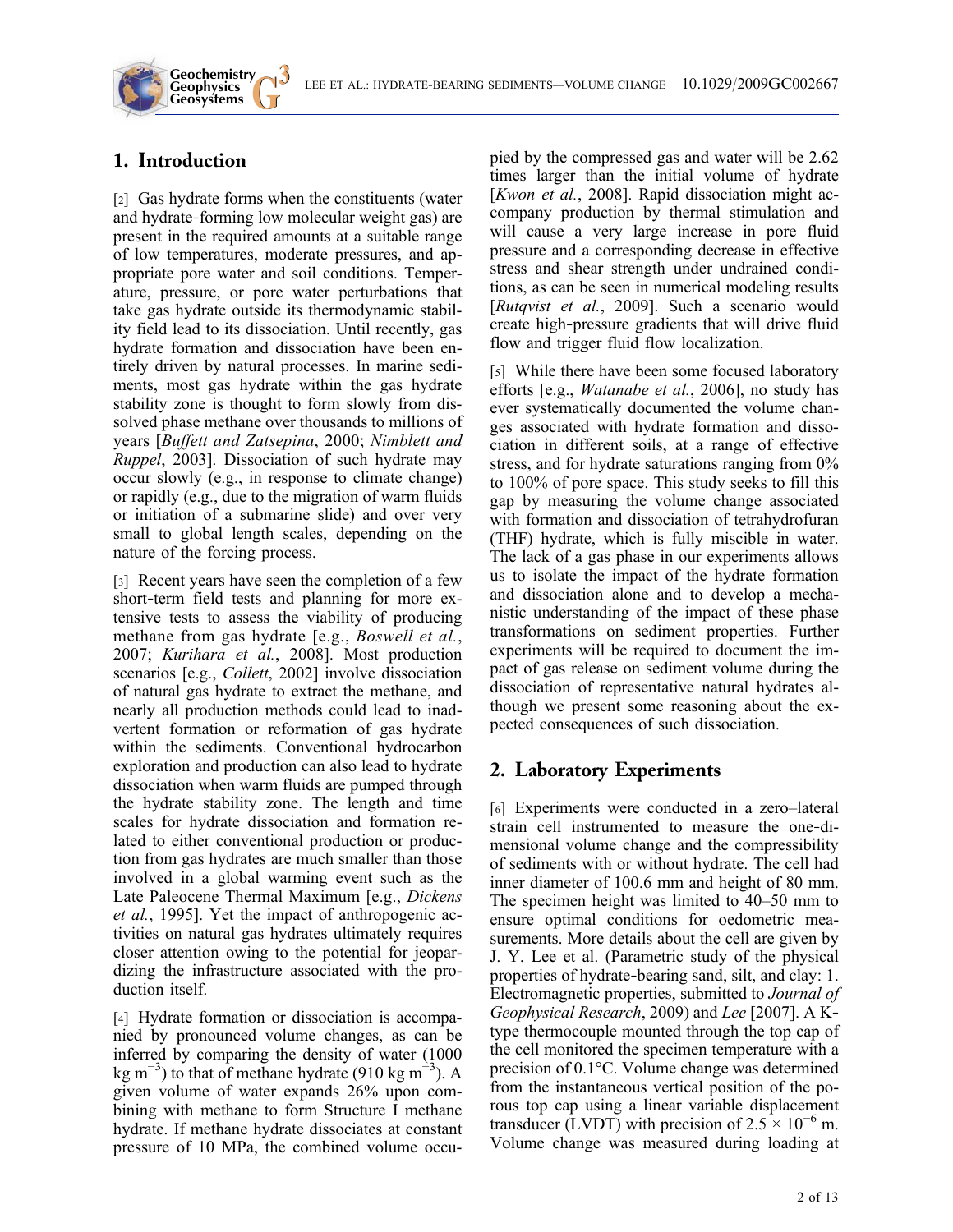constant temperature and at constant load during hydrate formation and dissociation (changing temperature). The cell, the loading frame, and peripheral electronics were operated in a cold room, where the temperature was controlled with precision of 0.01°C.

**Geochemistry Geophysics**

[7] We tested specimens made of sand (uniform, round, quartz particles;  $120 \mu m$  mean grain size; specific surface ~0.02 m<sup>2</sup>g<sup>-1</sup>), crushed silica flour silt (angular particles,  $20 \mu m$  mean grain size; specific surface ~0.11 m<sup>2</sup>g<sup>-1</sup>), precipitated silica flour silt (each grain is an aggregation of smaller particles with an interparticle porous networks; 20  $\mu$ m mean aggregate size; specific surface  $\sim$ 120 m<sup>2</sup>g<sup>-1</sup>), and kaolinite clay (platy particles; 1.1μm mean size; specific surface ∼36 m<sup>2</sup>g<sup>-1</sup>). Details and photomicrographs of the soils are provided by Yun et al. [2007].

[8] The hydrate former for this study is tetrahydrofuran (THF), a clear, colorless, low‐viscosity organic compound  $(C_4H_8O)$ . Lee et al. [2007] provide a detailed discussion of the advantages and the disadvantages of using THF as hydrate former. THF is characterized by high volatility, a low freezing point (−108.5°C), and complete miscibility with water. THF forms structure II hydrate, and THF hydrate formation from stoichiometric solution is accompanied by theoretical volume expansion of 7.4%. At a THF to water molar ratio of 1:17, which corresponds to a volume fraction of 21.0% THF and 79.0% water, all pore fluid is converted to hydrate, producing a hydrate volume fraction of  $S_{hyd} = 1.0$ . To obtain  $S_{hyd} = 0.5$ , we choose a pore fluid mixture consisting of 10.5% THF and 89.5% water, which produces excess water (not excess THF) after hydrate formation. It should be noted that THF hydrate, unlike natural gas hydrate, does not dissociate to both gas (hydrate former) and liquid (water).

[9] We tested specimens with a target  $S_{hvd}$  of 0, 0.5, and 1. In each case, the soil specimens were first thoroughly saturated with water (for  $S_{hvd} = 0$ ) or with the premixed THF‐water solution. The specimens were prepared very rapidly to minimize selective evaporation of THF. More details about measures taken to avoid evaporation with THF solutions are given by *Lee et al.* [2007] and *Yun et* al. [2007]. After the cell was filled with the sediment‐liquid mixture, it was placed in the loading frame ready to start the test.

[10] Following sample preparation, an external load was applied to the specimen without hydrate. The specimen was then allowed to consolidate until excess pore fluid pressure dissipated and vertical deformation ceased. We then lowered the temperature to induce hydrate formation by cooling to −1°C to −4°C, followed by a 1 day stabilization period at 0.5°C. The specimen with target  $S_{hvd}$  = 0.5 required very slow cooling to prevent ice formation, yielding very long duration experimental tests of several days per cycle. Following hydrate formation, the cold room temperature was increased to trigger dissociation of  $S_{hvd} = 0.5$  samples, while the cell temperature was increased with cold room temperature held constant at 10°C to cause dissociation of the  $S_{hvd} = 1.0$  samples. The duration of the dissociation event was hours for the  $S_{hyd} = 1.0$  samples and days for the  $S_{hyd} = 0.5$  samples. A new load was applied following dissociation. These steps were repeated for the vertical effective stress levels  $\sigma'_v$ of 0.01, 0.1, 0.5, and 1.2 MPa. After the final cycle of loading and hydrate formation, the hydrate‐ bearing specimens were unloaded to simulate core extraction in the field.

## 3. Experimental Results

[11] The void ratio signatures recorded during the loading-formation-dissociation cycles at  $\sigma'$  of 0.01, 0.1, 0.5, and 1.2 MPa are given in Table 1 and shown in Figure 1 (sand), Figure 2 (crushed silt), Figure 3 (kaolinite clay) and Figure 4 (precipitated silt). Void ratio *e* is related to porosity *n* through  $n/(1 - n)$ . For sand, precipitated silt, and clay, we conducted experiments at  $S_{hyd} = 0.5$  and  $S_{hyd} = 1.0$ , but only  $S_{\text{hvd}} = 1.0$  was used for the crushed silt experiments, which were not originally part of our comprehensive study of the physical properties of hydrate‐bearing sediments [e.g., Cortes et al., 2009; Lee, 2007; Santamarina and Ruppel, 2008; Yun et al., 2007; Lee et al., submitted manuscript, 2009; J. Y. Lee et al., Parametric study of the physical properties of hydrate‐bearing sand, silt, and clay: 2. Small‐ strain mechanical properties, submitted to Journal of Geophysical Research, 2009].

[12] Overall, the results show that void ratio changes during consolidation, hydrate formation, and hydrate dissociation are much smaller in sediments with low specific surface and rigid granular skeletons (sands) than in normally consolidated sediments with high specific surface and soft skeletons (clays). Hydrate formation to intermediate volume fraction ( $S_{hvd} = 0.5$ ) causes contraction in all soils, but hydrate formation to high volume fraction  $(S<sub>hvd</sub> = 1)$  is accompanied by volume expansion for low effective stress. Dissociation of THF hydrate,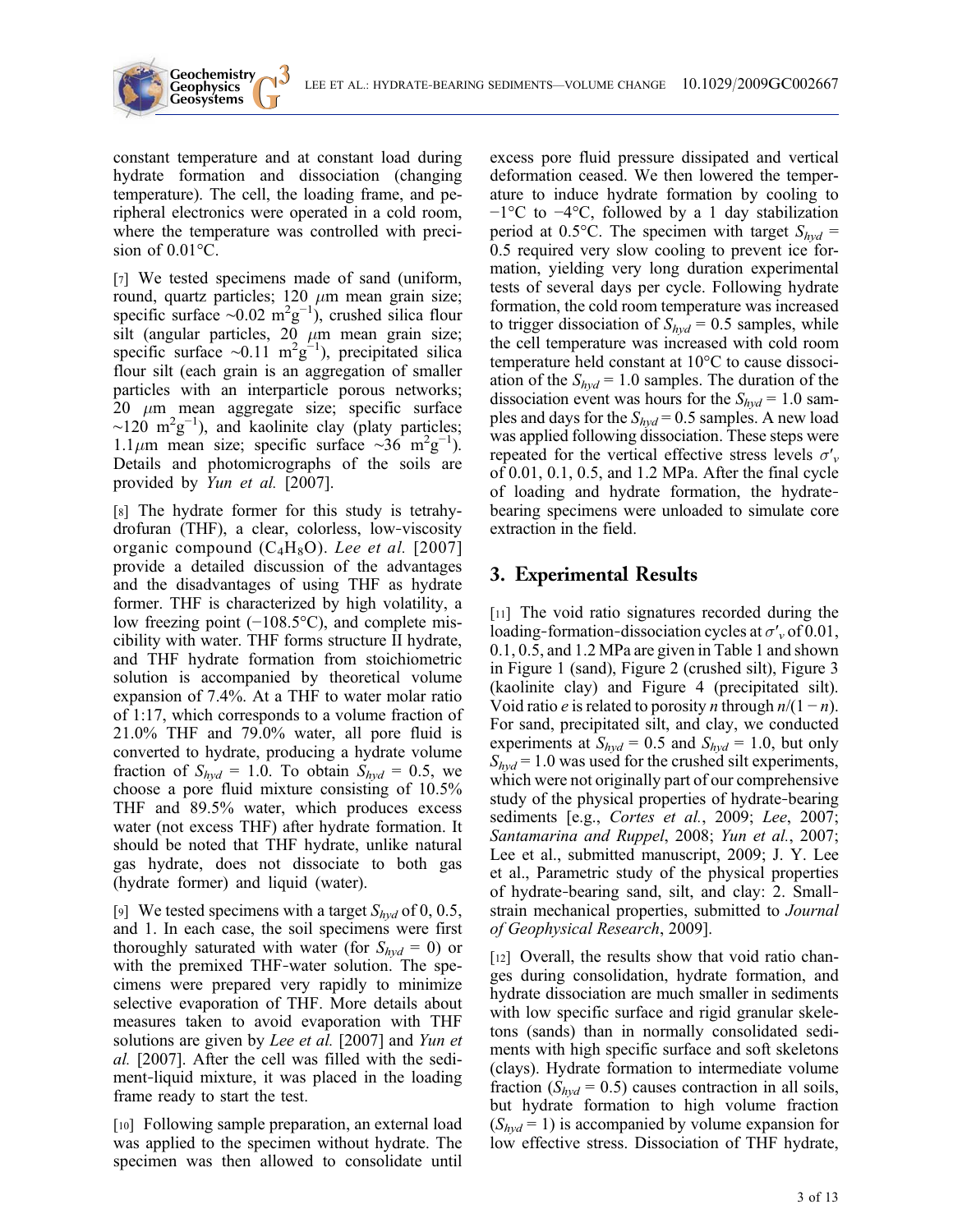| Table 1. |  | Test Data <sup>a</sup> |
|----------|--|------------------------|
|          |  |                        |

**Geochemistry Geophysics**

|                   |                           |           |                  |             |                     | Void Ratio    |           |              |
|-------------------|---------------------------|-----------|------------------|-------------|---------------------|---------------|-----------|--------------|
| Soil              | $S_s$ (m <sup>2</sup> /g) | $S_{hyd}$ | $\mathrm{C_{c}}$ | $C_{\rm s}$ | $\sigma'_{v}$ (MPa) | Consolidation | Formation | Dissociation |
| Sand              | 0.019                     | 0.5       | 0.03             | 0.01        | 0.01                | 0.591         | 0.589     | 0.587        |
|                   |                           |           |                  |             | 0.10                | 0.572         | 0.570     | 0.569        |
|                   |                           |           |                  |             | 0.51                | 0.547         | 0.545     | 0.544        |
|                   |                           |           |                  |             | 1.21                | 0.535         | 0.536     | na           |
|                   |                           | $1.0\,$   | 0.04             | 0.01        | 0.01                | 0.595         | 0.595     | 0.595        |
|                   |                           |           |                  |             | 0.10                | 0.594         | 0.594     | 0.594        |
|                   |                           |           |                  |             | 0.51                | 0.568         | 0.567     | 0.566        |
|                   |                           |           |                  |             | 1.21                | 0.544         | 0.543     | na           |
| Crushed silt      | 0.113                     | $1.0\,$   | 0.12             | 0.03        | 0.01                | 0.770         | 0.812     | 0.777        |
|                   |                           |           |                  |             | 0.10                | 0.728         | 0.747     | 0.718        |
|                   |                           |           |                  |             | 0.51                | 0.668         | 0.667     | 0.657        |
|                   |                           |           |                  |             | 1.21                | 0.603         | 0.600     | na           |
| Clay              | 36.5                      | 0.5       | 0.22             | 0.04        | 0.01                | 0.971         | 0.895     | 0.872        |
|                   |                           |           |                  |             | 0.10                | 0.731         | 0.655     | 0.642        |
|                   |                           |           |                  |             | 0.51                | 0.562         | 0.563     | 0.547        |
|                   |                           |           |                  |             | 1.21                | 0.483         | 0.486     | na           |
|                   |                           | $1.0\,$   | 0.20             | $0.02\,$    | 0.01                | 0.814         | 0.861     | 0.738        |
|                   |                           |           |                  |             | 0.10                | 0.641         | 0.672     | 0.599        |
|                   |                           |           |                  |             | 0.51                | 0.502         | 0.526     | 0.479        |
|                   |                           |           |                  |             | 1.21                | 0.424         | 0.457     | na           |
| Precipitated silt | 120                       | 0.5       | $2.2\,$          | 0.12        | 0.01                | 6.761         | 6.662     | 6.400        |
|                   |                           |           |                  |             | 0.10                | 5.888         | 5.972     | 5.769        |
|                   |                           |           |                  |             | 0.51                | 4.334         | 4.396     | 4.254        |
|                   |                           |           |                  |             | 1.21                | 3.465         | 3.529     | na           |
|                   |                           | 1.0       | 1.6              | 0.05        | 0.01                | 5.678         | 5.908     | 5.469        |
|                   |                           |           |                  |             | 0.10                | 4.771         | 5.118     | 4.602        |
|                   |                           |           |                  |             | 0.51                | 3.708         | 3.944     | 3.592        |
|                   |                           |           |                  |             | 1.21                | 3.128         | 3.180     | na           |

<sup>a</sup>The abbreviation na means not available.

which does not release gas, is always accompanied by some contraction, regardless of stress level or soil.

[13] Figure 5 shows the evolution of void ratio in the standard e versus  $log(\sigma'/1 \text{ kPa})$  diagram during a loading‐formation‐dissociation cycle. The void ratio follows the normal consolidation line during loading, either increases or decreases during hydrate formation, and systematically falls below the normal consolidation line during dissociation. When the load is increased again, the trend of void ratio versus  $log(\sigma'_v/1 \text{ kPa})$  again evolves toward the normal consolidated line. However, the formation‐ dissociation cycle may have permanently altered the soil fabric, and additional loading does not necessarily erase the effects of the previous thermal cycle. Similar observations were made in frozen ground by Nixon and Morgenstern [1973].

[14] The normal consolidation line and the lines that connect void ratios at the end of formation and dissociation converge at high vertical effective stress, implying smaller freeze‐thaw changes in void ratio at higher effective stress levels (Figures 5a and 5b). Frozen ground studies show that these lines converge in clays at the void ratio that corresponds to the shrinkage limit [Chamberlain and Gow, 1979]. The asymptotic decline in void ratio changes at high effective stress during either formation or dissociation of hydrate has been recently corroborated by our laboratory in a study of hydrate‐free and synthetic hydrate‐bearing sands that were recovered from hydrate‐bearing units at Milne Point on the Alaska North Slope (S. Dai et al., Mount Elbert sediments (with and without hydrates): Characteristics, mechanical properties and geophysical parameters, submitted to Marine and Petroleum Geology, 2009).

[15] The change in void ratio  $\Delta e$  after a formationdissociation cycle scales with the sediment compressibility and is inversely proportional to the stress that is applied during the formation‐dissociation cycle. The reduction in void ratio during a complete formation‐dissociation cycle can be as high as the change in void ratio due to doubling the effective stress. The sediment compressibility is characterized by the compression index  $C_c$ , which is defined as the slope of the compression line on a plot of void ratio versus the log of vertical effective stress,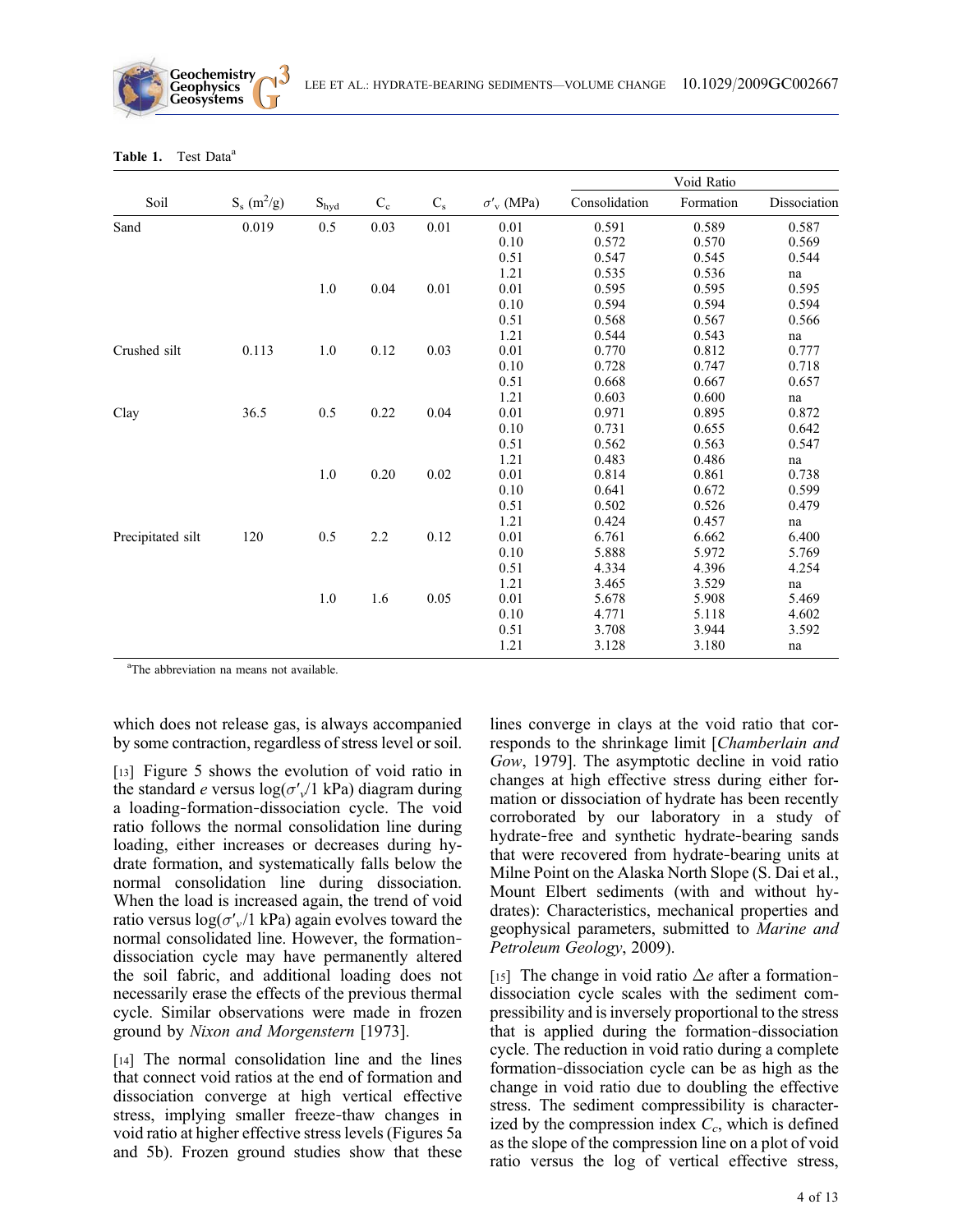

**Geochemistry Geophysics**

Figure 1. Volume changes induced by loading (L), hydrate formation (F), and hydrate dissociation (D) in sand specimens. (a) The 10% THF solution  $(S_{hvd} = 0.5$  after hydrate formation). (b) The 21% THF solution  $(S_{hvd} =$ 1.0 after hydrate formation).

 $C_c = \Delta e / \Delta (\log[\sigma'_{v'}(1 \text{ kPa}]).$  Values of the compression index reported in Table 1 are computed using changes in void ratio between  $\sigma'_v = 0.1$  MPa and 1.2 MPa.



Figure 2. Volume changes in crushed silt specimens. Labeling is the same as in Figure 1. In this case, experiments were completed only with a 21% THF solution, corresponding to  $S_{hyd} = 1.0$  after hydrate formation. Formation and dissociation times are several hours.

[16] The volumetric strain  $\varepsilon_{vol}$  experienced by the samples can be expressed as  $\varepsilon_{vol} = \Delta e/(1 + e_0)$ , where  $e_0$  and  $\Delta e$  denote the original void ratio and the change in void ratio, respectively. Between  $\sigma'_{v}$  = 0.01MPa and  $\sigma'_{v}$  = 1.2MPa,  $\varepsilon_{vol}$  for the water saturated samples is ∼0.04 in sand, ∼0.1 in crushed silt, 0.2 in kaolinite, and 0.5 in precipitated silt. Values of  $\varepsilon_{vol}$  and by extension  $C_c$  rank according to specific surface.

#### 4. Discussion

[17] This section discusses the similarities and differences between frozen ground and hydrate‐bearing sediments, with particular focus on a comparison between the most important microscale processes in each system. We also describe microscale hydrate formation and dissociation mechanisms that explain the experimentally observed changes in specimen volume and explore the issue of dissociation settlement, which has profound importance for the integrity of boreholes and







Figure 3. Volume changes in clay specimens. Labeling is the same as in Figure 1. (a) The 10% THF solution  $(S_{hyd} = 0.5$  after hydrate formation). (b) The 21% THF solution ( $S_{hvd}$  = 1.0 after hydrate formation).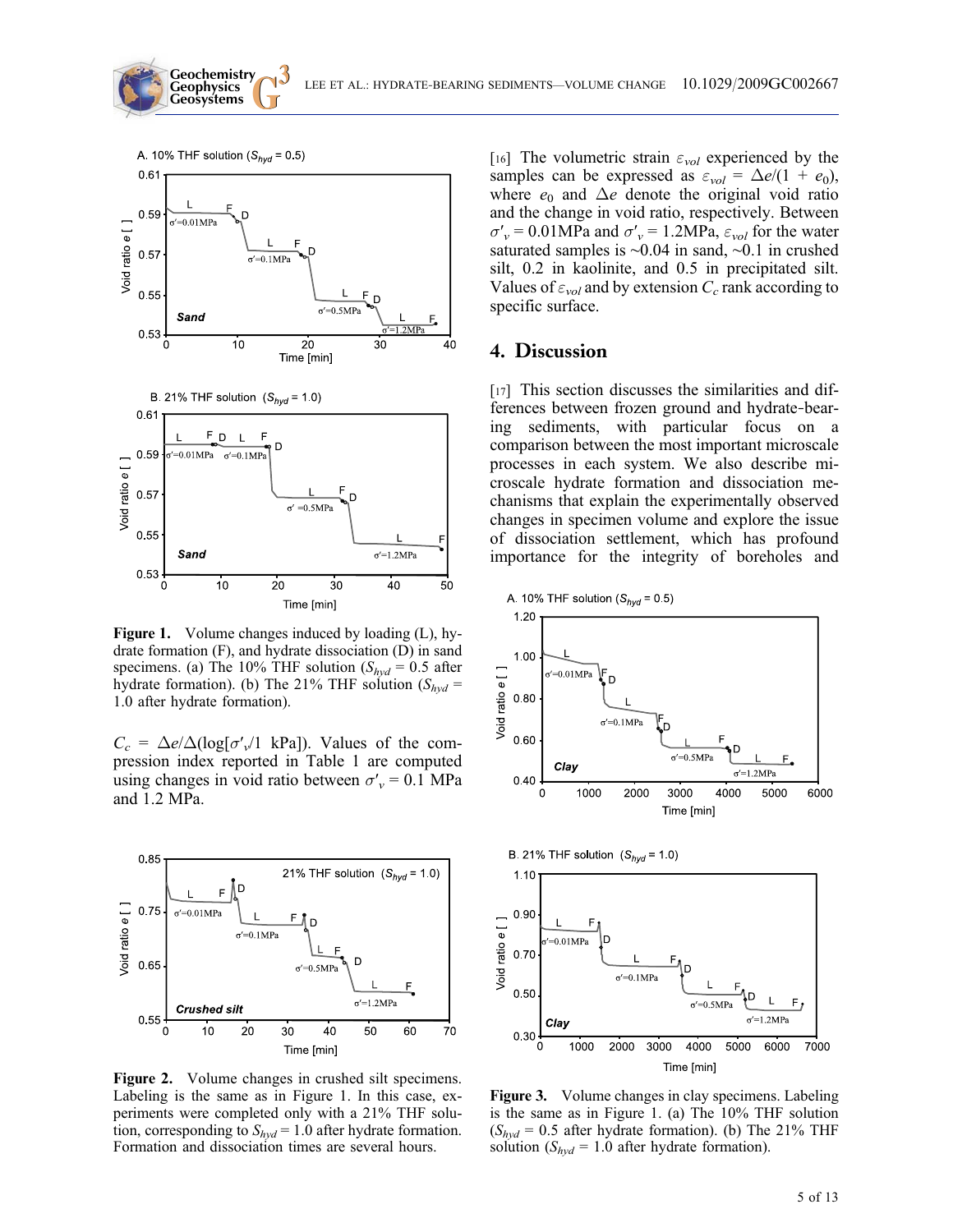A. 10% THF solution  $(S_{hyd} = 0.5)$ 

**Geochemistry Geophysics**



 $\sigma$ '=1.2MPa recipitated Silf 2.50 500 1000 1500 2000 2500 Time [min]

Figure 4. Volume changes in precipitated silt specimens. Labeling is the same as in Figure 1. (a) The 10% THF solution ( $S_{hvd} = 0.5$  after hydrate formation). (b) The 21% THF solution ( $S_{hyd} = 1.0$  after hydrate formation).

infrastructure in the vicinity of gas hydrate production wells.

#### 4.1. Frozen Ground and Hydrate‐Bearing Sediments

[18] Three primary volume change phenomena occur in the formation of ice‐bearing soils (frozen ground): volume expansion during freezing, cryogenic suction (in fine grained sediments), and segregation of the liquid phase to form ice lenses. Such phenomena have long been expected to occur during hydrate formation as well [e.g., Clennell et al., 1999], and our results highlight some important similarities and differences between hydratebearing and ice-bearing systems. First we review fundamental observations associated with the formation of frozen ground.

#### 4.1.1. Key Results of Frozen Ground Engineering

[19] Pore volume expansion associated with ice formation causes water expulsion if drained conditions prevail, as is the case when the ice growth rate is slower than the rate of pore pressure dissipation [McRoberts and Morgenstern, 1975]. Ice fills the larger pores first, while unfrozen water remains in the smaller pores. Ice growth is energetically preferred over nucleation at new sites, so that water migrates toward the existing ice phase causing negative pore pressure, higher effective stress, and overconsolidation of the nearby sediment [Chamberlain and Gow, 1979; Konrad and Morgenstern, 1982]. This describes the phenomenon of cryogenic suction.

[20] In fine grained soils, water expulsion dominates at initial stages of freezing, and suction becomes dominant later. The transition from expulsion to suction is governed by the overburden pressure and the sediment type [Konrad and Morgenstern, 1982]. Therefore, expansion is not a linear function of the ice volume fraction. In fact, sediment expansion is only observed when the ice content exceeds a critical value, which can be as high as 85% [Michalowski and Zhu, 2006].



Figure 5. Schematic summary of volume change results during the formation of disseminated hydrate from a dissolved phase hydrate former and during dissociation under drained conditions. (a) Low  $S_{hvd}$  and (b) high  $S_{hvd}$  and low effective stress.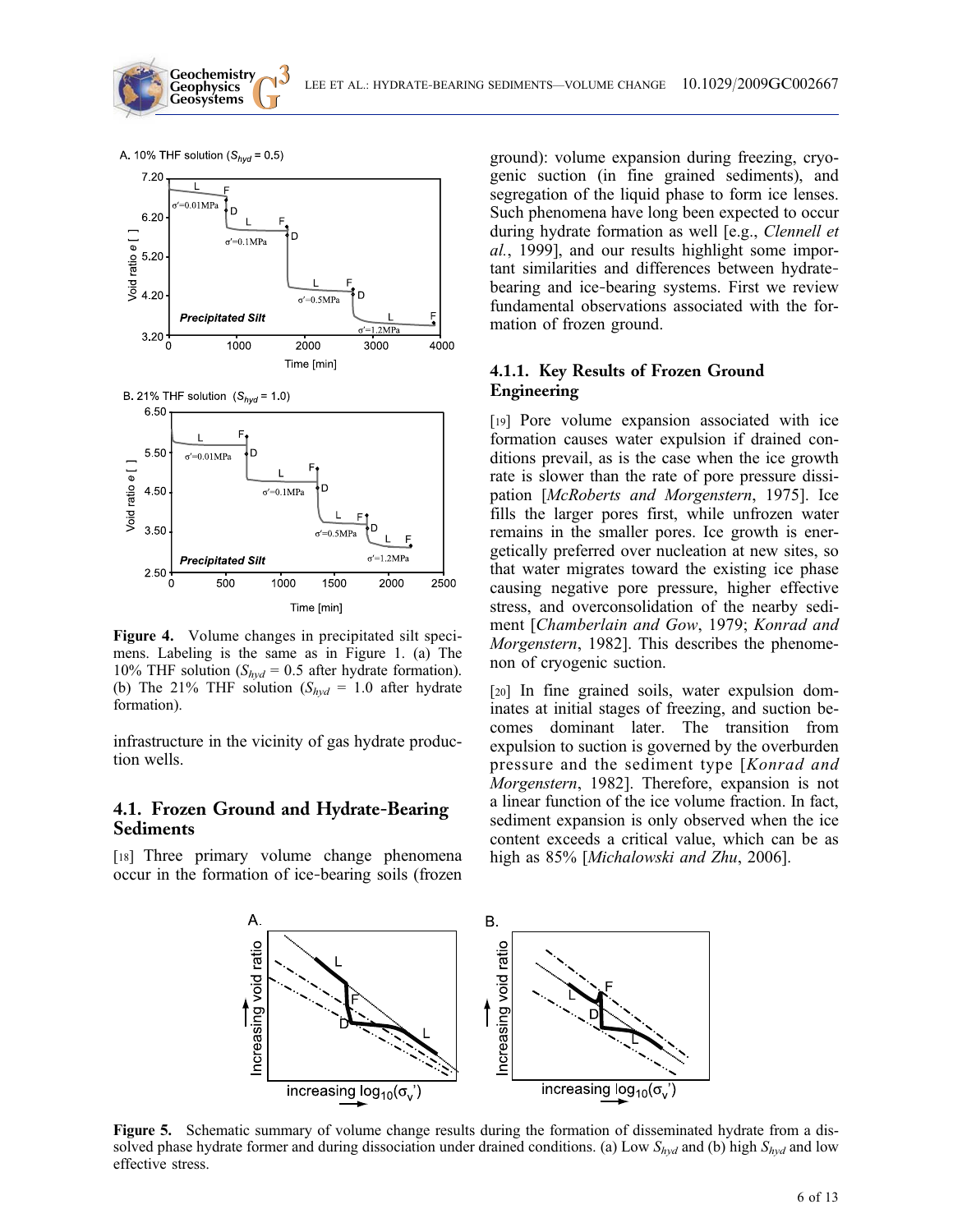[21] The magnitude of cryogenic suction is related to the curvature of the ice‐water interface, which is a function of the pore size [Holden et al., 1981]. The soil skeleton expands only when the pressure in the ice due to capillary action exceeds the overburden pressure plus the pressure required to initiate grain separation. High overburden pressure reduces the capacity of the soil skeleton to expand upon freezing under drained conditions.

**Geochemistry Geophysics**

[22] Under some conditions, volume expansion and the associated changes in hydraulic conduction cause a positive feedback loop that leads to the formation of ice lenses. This phenomenon occurs in fine‐grained soils subjected to a burial depth at which the effective stress is lower than the capillary pressure the ice experiences. Ice lenses form in the horizontal direction, normal to the geothermal freezing front. Vertical ice‐filled cracks often found in frozen ground are not lenses per se, but rather shrinkage cracks that formed as a result of cryogenic suction and contraction of the soil mass [Chamberlain and Gow, 1979].

[23] All soils contract upon thawing of ice, even when the effective stress is kept constant. If lenses are present, then the estimates of contraction must take into account the volume of the lenses. In more homogeneous ice-bearing soils, contraction during thawing reflects overconsolidation and particle rearrangement that occurs by cryogenic suction during freezing [Chamberlain and Gow, 1979]. For sediments harboring dispersed ice, the volumetric strain associated with thawing  $\varepsilon_{vol}^{haw}$  increases as the mass density of the frozen ground  $\rho_{frozen}$  decreases according to an empirical equation of the form:

$$
\varepsilon_{vol}^{thaw} = A - 0.868 \sqrt{\frac{\rho_{frozen}}{\rho_{water}} - 1.15} \pm 0.05, \qquad (1)
$$

where  $A$  is 0.9 for low-plasticity clays and 0.8 for silts and clay-rich soils with  $\rho_{frozen}/\rho_{water}$  of 1.2 to 2.0 [Nixon and Ladanyi, 1978; Watson et al., 1973]. This empirical relationship inherently considers the soil mineralogy and specific surface as well as the effective stress at the time of ice formation. While equation (1) could be extended to hydrate‐bearing sediments, the data on which it is based are derived from near‐surface soils, low–effective stress conditions, and full water‐ice transformation. An appropriate expression for hydrate‐ bearing sediments is obtained in section 4.4.

[24] After a freeze-thaw cycle, sediment permeability is higher, even though the porosity has decreased [Chamberlain and Gow, 1979; Konrad and Samson, 2000]. The increase in permeability is associated with the development of preferential flow planes in response to lensing and freezing– induced fabric rearrangements.

[25] In summary, effective stress, the rate of cooling, pore size distribution, and the hydraulic conductivity determine volume expansion upon cooling as well as the formation of lenses in frozen ground [Nixon, 1991].

#### 4.1.2. Differences Between Ice and Hydrate Formation in Sediments

[26] One of the key differences between the formation of ice and hydrate in sediments is the degree of volume expansion expected in each case under unconfined conditions. Water volume expansion upon freezing is 9%. By the time a mass of water has accepted all of the needed methane molecules to fully convert into Structure I hydrate with all available cages filled, the initial volume of the water has increased by 26%. For our experiments, THF is fully soluble in water, and there are two alternatives: (1) If the experiment is initiated with a stoichiometric solution, water experiences a volume expansion of 7.4% when it converts into hydrate, close to the volume change associated with the water to ice transformation, and (2) if the experiment is initiated with a given mass of water and THF molecules are added until all the water forms hydrate, the initial volume of water expands 36%, which more closely resembles the volume change associated with the formation of methane hydrate. In this study, we designed experiments to be consistent with the first alternative, meaning that our study of volume changes with hydrate formation yields more conservative results than would be expected had hydrate been formed from methane.

[27] The arguments about volume change can be reversed to explain ice melting and hydrate dissociation. Melting of ice liberates water at a lower volume than hydrate dissociation.  $CH<sub>4</sub>$  hydrate dissociation not only liberates water, but also gas (assuming constant fluid pressure) at a much higher volume. The miscibility of THF means that the dissociation of THF hydrate produces a water‐THF solution and volume contraction.

[28] Another key difference between ice and hydrate formation is the limiting factor for its growth. Ice formation is obviously water limited, but hydrate formation is likely to be mostly limited by the availability of methane (in aqueous or gaseous phase) except in rare cases [e.g., Liu and Flemings,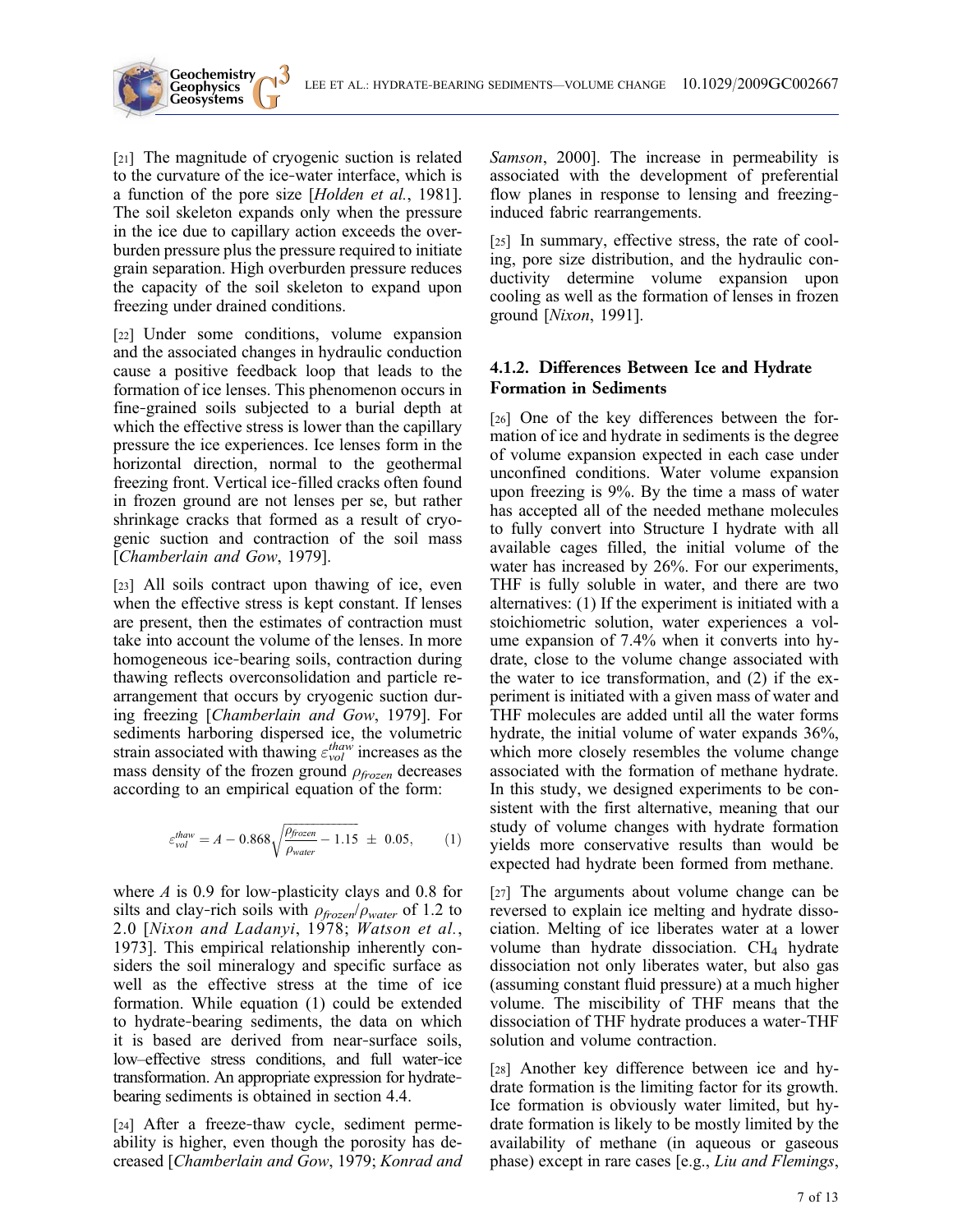

2006]. In typical frozen ground settings, most of the available water will form ice, particularly in coarse‐grained sediments. This means that it is impossible to study frozen ground for conditions in which only a fraction of the pore water has formed ice. The amount of water that is bound into hydrate at a given location can range from 0% to 100%, depending on the availability of the hydrate former and other factors. Therefore, our experiments enforce a THF‐limited situation that permits us to control  $S_{hvd}$ . Both ice and hydrate formation are restricted by capillary effects (e.g., *Clennell et al.* [1999] for hydrates) and ion exclusion.

**Geochemistry Geophysics**

[29] Lenses are common features in both ice- and hydrate‐bearing sediments. Hydrate lenses interpreted as primary features (not features produced as a consequence of the stress release, fluid flow, and hydrate dissociation associated with conventional coring) have now been described in a variety of sediments and in both passive and active margin hydrate provinces [e.g., Holland et al., 2008; Trehu et al., 2004]. Ice lenses are largely restricted to a subhorizontal orientation, consistent with the typical geothermal field having isotherms oriented subparallel to the ground surface. This orientation restriction disappears in hydrate‐bearing sediments, where fluid/gas migration and/or the stress field gain relevance in defining the orientation of lensing. In our laboratory experiments, we closely controlled the effective stress and operated under drained conditions, with no gas phase present. Thus, we obtained a relatively homogeneous distribution of hydrate in the sediments [Lee et al., 2007].

## 4.2. Hydrate Formation

[30] Competing mechanisms deform sediments and therefore determine the net volume change during hydrate formation (Figure 6). At low hydrate saturation (approximately  $S_{hyd}$  < 0.25), hydrate grows inside a pore and can cause an increase in pore pressure and a decrease in the effective stress under undrained conditions. Typically, water advection controls the availability of methane. Thus, the rate of hydrate formation is lower than the rate of pore pressure dissipation in natural sediments, and there is no increase in fluid pressure or decrease in effective stress until  $S_{hvd}$  exceeds ∼0.6. With increasing hydrate concentration (0.25  $\leq S_{hyd} \leq 0.6$ ), the growing crystals can push against neighboring mineral grains and trigger the buckling of skeletal force chains, leading to sediment contraction.

[31] At high hydrate saturation  $(S_{hvd} > \sim 0.7)$ , many pores become occluded, the hydraulic conductivity decreases, and methane transport could become diffusion dominated. Cryogenic suction causes negative fluid pressure, an increase in effective stress, and the consolidation of the sediment around the growing hydrate mass. The whole sediment mass expands to reflect volume expansion in the hydrate mass working against the effective confining stresses.

## 4.3. Hydrate Dissociation

[32] Based on the previous discussion, it follows that the volume change during dissociation at constant fluid pressure and effective stress should be small if the initial hydrate saturation is below the hydrate skeleton interaction limit, perhaps  $S_{hvd} \leq$ 0.5. On the other hand, if the initial hydrate saturation exceeds ∼0.5, dissociation alters the force equilibrium at the particle scale, and volume contraction should be expected, as shown in Figure 6b.

[33] Hydrate formation from dissolved phase methane within the hydrate stability zone in marine sediments is believed to be a relatively slow process. In contrast, dissociation due to either natural or man‐made events can occur rapidly and lead to a pronounced increase in fluid pressure and decrease in effective stress. Such changes are in part due to skeletal contraction effects that were discussed above and that are common to ice, THF hydrate, and methane hydrate. However, for methane hydrate dissociation, the most important impact we anticipate is very substantial accompanying fluid expansion. Based on the approach of *Kwon et al.* [2008], a volume  $V_0$  of methane hydrate expands to occupy a volume  $2.62V_0$  at a constant pressure of 10 MPa, with water volume of  $0.79V_0$  and gas volume of  $1.83V_0$ .

## 4.4. Dissociation Settlement

[34] Soil settlement upon melting of frozen ground (thaw settlement) is a well‐known phenomenon that has a substantial impact on infrastructure [e.g., Andersland and Ladanyi, 2003; Nelson et al., 2001; Pullman et al., 2007]. The potential for settlement of soils upon hydrate dissociation is a largely unstudied phenomenon that could affect borehole stability, foundation settlement and ground subsidence around a production well. Four causes of bulk volume change during hydrate dissociation can be identified: (1) sediment softening and volume contraction  $\varepsilon_{vol}^{thaw'}$  due to hydrate dissociation at constant effective stress, (2) the van-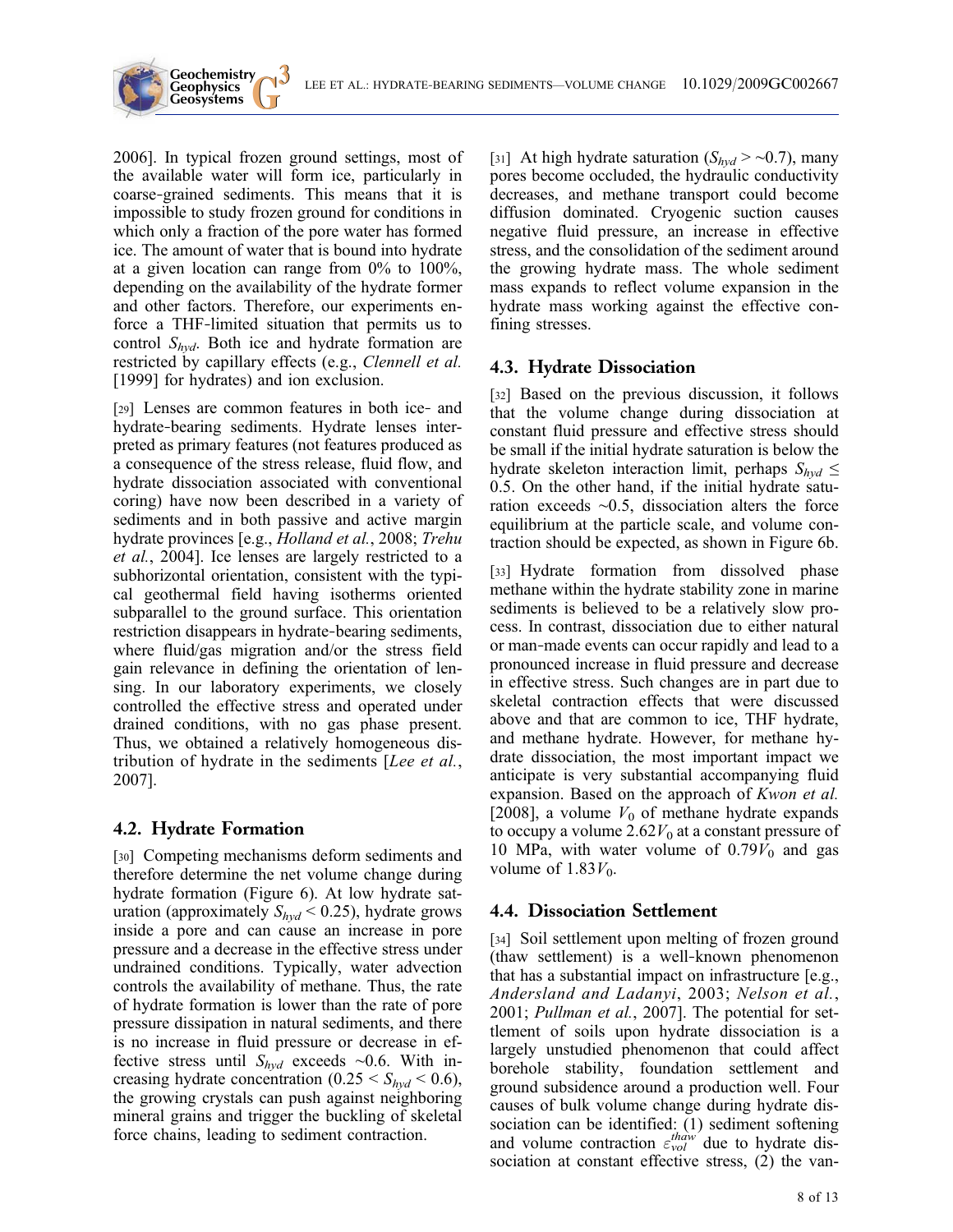

Figure 6. Pore and particle-scale processes during hydrate formation and dissociation from a fully miscible, dissolved phase hydrate former. Individual sediment grains are shown in the gray pattern, while dark gray denotes gas hydrate in all cases. Arrows shown associated with individual grains denote displacement of the grains due to the specific hydrate‐related process described in each case.

ishing of the segregated hydrate volume  $\varepsilon_{vol}^{lens}$  in lenses and nodules, (3) additional volume change in the sediment without hydrate  $\varepsilon_{vol}^{ps}$  associated with a chosen production strategy, and (4) volume contraction or dilation if the sediment is subjected to marked deviatoric loading  $\varepsilon_{vol}^q$ . The expansion transient that may take place during thermal stimulation is not included in this analysis, but should be recognized whenever the rate of volume expansion is higher than the flow rate, as could be the case in fine grained sediments.

**Geochemistry Geophysics**

#### 4.4.1. Dissociation at Constant Effective Stress  $\varepsilon_{vol}^{thaw}$

[35] Volumetric strains during hydrate dissociation  $\varepsilon_{vol}^{thaw} = (e_F - e_D)/(1 + e_F)$  are plotted versus compression index in Figure 7 for all specimens, hydrate saturations, and stress conditions. In view of the limited amount of available data and their variability, we can only propose an upper bound expression for the volumetric strain during hydrate dissociation in terms of the two controlling vari-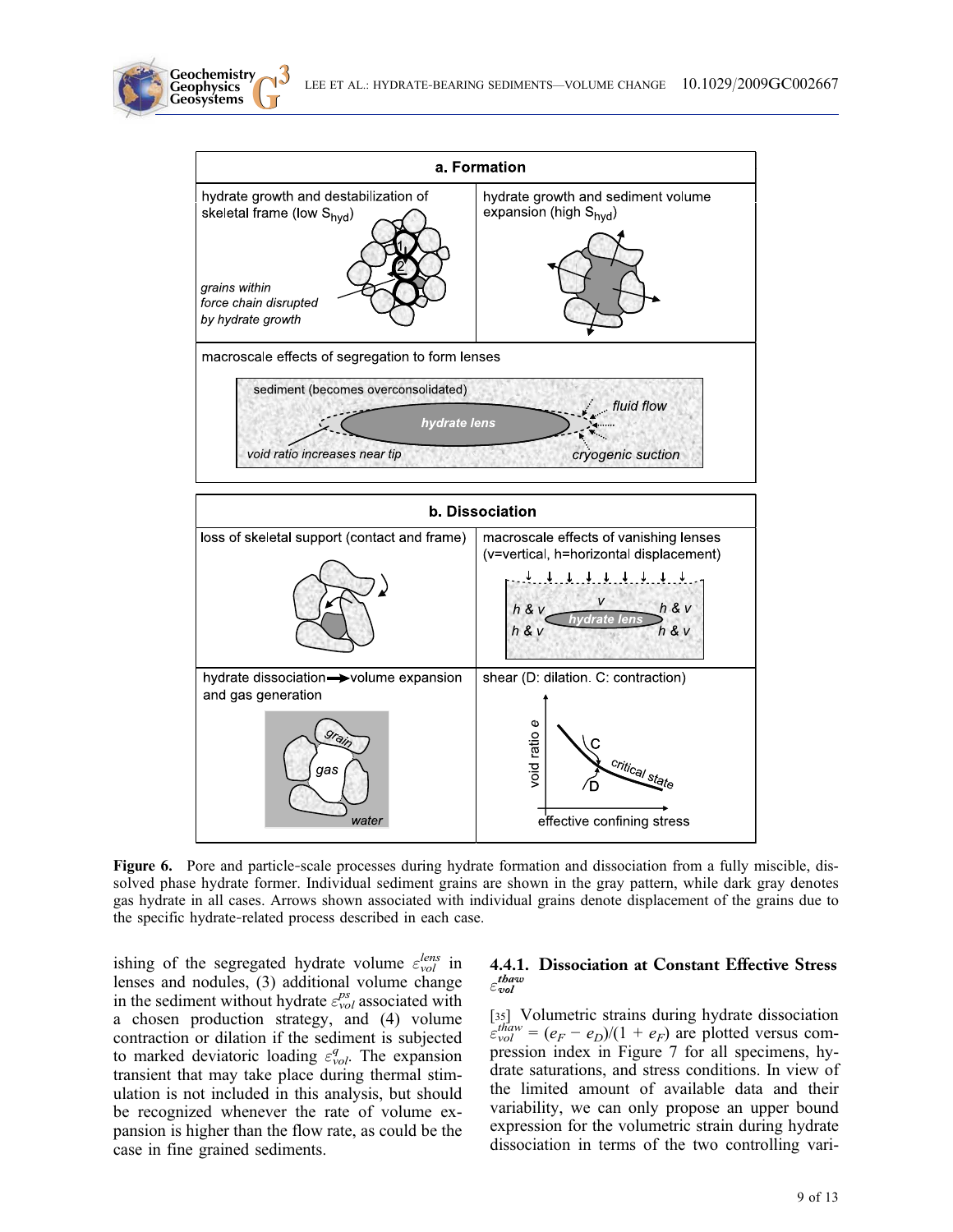

Figure 7. Contractive volumetric strain during THF hydrate dissociation (produces no gas) in sediments. Solid symbols correspond to  $S_{hvd} = 1.0$ , and open circles represent data for  $S_{hvd} = 0.5$ . Gray and black curves denote the upper bounds from equation (2) for the  $S_{hyd} = 1.0$  and  $S_{hyd} = 0.5$  samples, respectively.

ables, hydrate fraction  $S_{hyd}$  and sediment compressibility  $C_c$ :

**Geochemistry Geophysics**

$$
\varepsilon_{vol}^{thaw} \le \frac{S_{hyd}^{1.4}}{3} \frac{C_c}{1 + 3C_c}.
$$
 (2)

This hyperbolic expression applies to 18 of the 19 measured data points and properly captures the early increase in volumetric strain with sediment compressibility  $C_c$  and the diminishing volumetric strain increases at high  $C_c$  values. The asymptotic value in (2) is  $\varepsilon_{vol}^{haw} = 1/9$  or ~10%. The exponent 1.4 on  $S_{hyd}$  underscores the fact that dissociating THF hydrates have only a very small effect on volume change for low  $S_{hvd}$ .

# 4.4.2. Vanishing of Segregated Hydrate  $\varepsilon_{vol}^{lens}$

[36] The dissociation of lenses and nodules is followed by a complex sequence of events that involves fluid volume expansion, drainage and cavity closure, and interaction among lenses. The simplest estimation function for engineering design can take a linear form

$$
\varepsilon_{vol}^{lens} = \beta V_{lens},\tag{3}
$$

where  $V_{lens}$  is the volume fraction of segregated hydrate, and  $\beta$  is a factor that depends on the size and orientation of the segregated hydrate masses and that takes into account soil arching. We can anticipate that  $\beta \approx 1$  for horizontal lenses of large areal extent, and  $\beta$  < 1 for vertical lenses and nodules. Appropriate values of  $\beta$  can be inferred from numerical modeling that takes into consideration the constitutive parameters of the surrounding sediment.

#### 4.4.3. Volume Change  $\varepsilon_{vol}^{ps}$  Associated With Selected Production Methods

[37] Thermal stimulation, depressurization, chemical inhibition, and replacement of methane by other gases have been proposed as production strategies to recover methane from natural hydrates [Collett, 2002; Graue et al., 2006; Holder et al., 1984; McGrail et al., 2004]. All these mechanisms cause volume change in sediments without hydrates, particularly in fine-grained soils [Mitchell and Soga, 2005].

[38] Of the four potential production mechanisms, we anticipate that depressurization will have the greatest impact on volume, an inference confirmed by the numerical simulation of *Kimoto et al.* [2007]. Fluid depressurization  $\Delta u$  will cause an increase in effective stress from the in situ value  $\sigma'_v$ to  $\sigma'_{v} + \Delta u$ . The associated volumetric strain  $\varepsilon_{vol}^{ps}$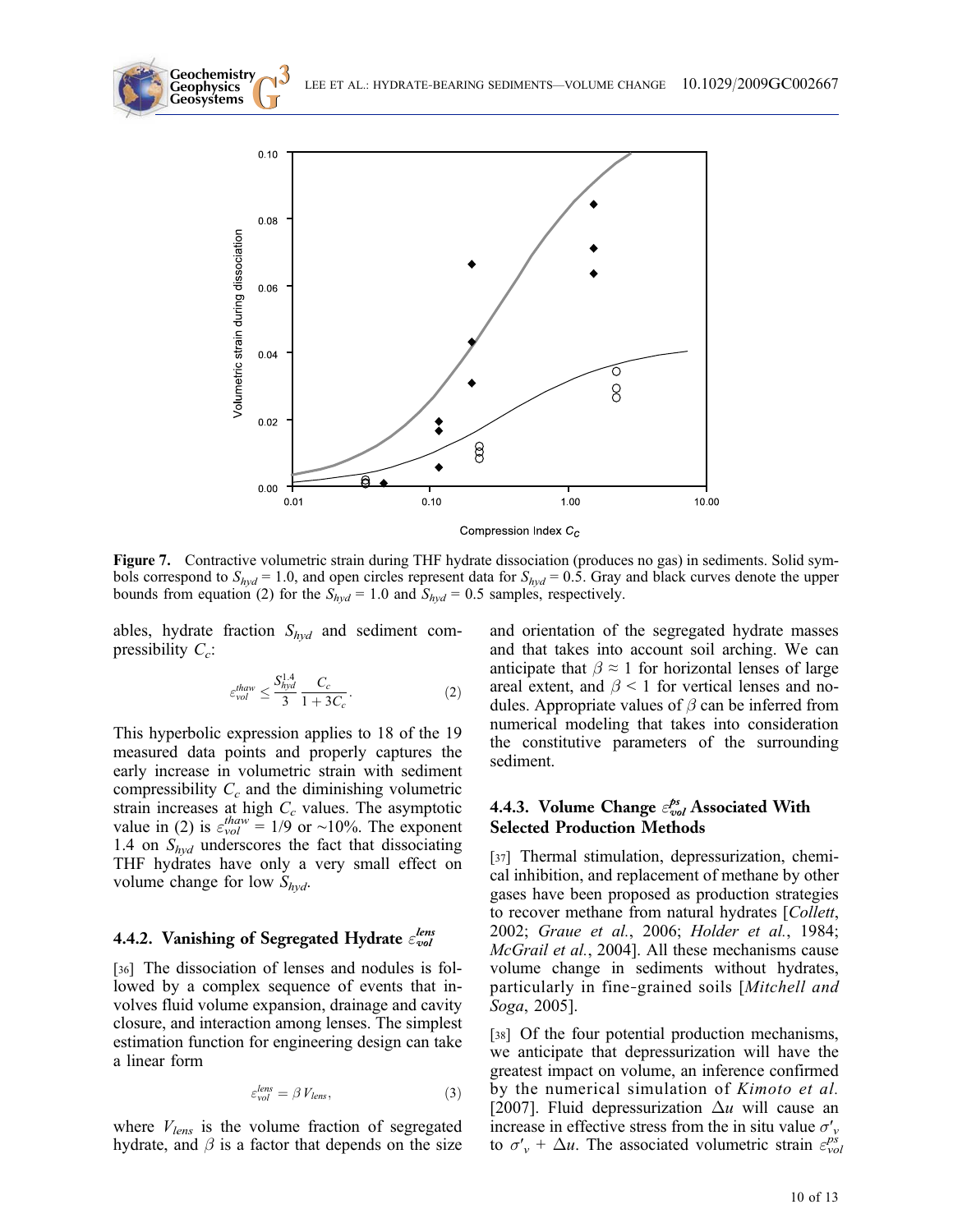can be estimated by taking into consideration the sediment compressibility  $C_c$ :

**Geochemistry Geophysics**

$$
\varepsilon_{vol}^{ps} \approx \frac{C_c}{1 + e_o} \log \left( \frac{\sigma_v' + \Delta u}{\sigma_v'} \right). \tag{4}
$$

#### 4.4.4. Volume Change due to Dissociation Under High Shear  $\varepsilon_{vol}^{\not\!q}$

[39] Experimental evidence for a wide range of soil processes shows that sediments converge to the critical stress condition when subjected to high shear strain, regardless of differences in thermohydromechanical conditions that they have experienced in the past. This is also the case for hydrate bearing sediments [Hyodo et al., 2007; Yoneda et al., 2008]. If the initial volume average void ratio of the hydrate bearing sediment is  $e_0$  and the stress– dependent critical state void ratio after dissociation is  $e_{cs}$ , the volumetric strain will be:

$$
\varepsilon_{vol}^q = \frac{e_{cs} - e_o}{1 + e_o} = \frac{\left(e_{1kPa} - \lambda \log \frac{p'}{1kPa}\right) - e_o}{1 + e_o},
$$
 (5)

where  $e_{1kPa}$  and  $\lambda$  are the critical state parameters of the sediment and  $p'$  is the final mean effective stress after dissociation.

# 4.4.5. Total Volume Change  $\varepsilon_{vol}^{total}$

[40] A simple additive rule is assumed as a first approximation to estimate the total volume contraction  $\epsilon_{vol}^{total}$  upon dissociation under one-dimensional zero–lateral strain boundary conditions:

$$
\varepsilon_{vol}^{total} = \varepsilon_{vol}^{thaw} + \varepsilon_{vol}^{lens} + \varepsilon_{vol}^{ps}.
$$
 (6)

Such conditions would apply in the far field near a production well on level ground. On the other hand, only one term is needed to estimate volume change after dissociation if large shear strains are anticipated after hydrate dissociation, such as in sloping ground or beneath footings:

$$
\varepsilon_{vol}^{total} = \varepsilon_{vol}^q.
$$
 (7)

The value of initial void ratio in equation (5) must be a mesoscale volume average value to take into consideration the presence of segregated hydrate as well.

#### 5. Conclusions

[41] Experimental results were obtained with THF hydrate, which does not produce gas upon dissociation. Differences with methane hydrate bearing sediments should arise when undrained conditions prevail during either formation or dissociation.

[42] Water expands when it combines with a hydrate former to produce hydrate, but the growth of disseminated hydrate in pores causes no significant volume change under drained conditions (e.g., common in coarse‐grained sediments in nature) when the hydrate saturation is low. In fact, irreversible fabric changes and cryogenic suction during early hydrate growth cause volume contraction, probably until  $S_{hvd}$ ∼0.5. Expansion during hydrate formation takes place when the hydrate saturation is high (probably  $S_{hyd}$  greater than ∼0.7) and the effective stress is low.

[43] Volume change during dissociation under high shear is determined by the initial volume average void ratio and the stress‐dependent critical state void ratio of the sediment.

[44] Hydrate dissociation under zero lateral strain, drained conditions is accompanied by sediment contraction in all sediments for all effective stress levels and hydrate saturation values. The volumetric strain scales with the sediment compressibility  $C_c$  and the hydrate volume fraction  $S_{hyd}^{1.4}$ .

[45] Besides sediment volume contraction due to the dissociation of disseminated hydrate, two other causes for volume contraction are identified during hydrate dissociation under zero lateral strain conditions: (1) the vanishing of segregated hydrate (e.g., lenses and nodules) and (2) the contraction of the sediment mass due to selected production strategy, particularly when depressurization is used.

#### Acknowledgments

[46] This research was initially supported by the Chevron Joint Industry Project on Methane Hydrates under contract DE-FC26-01NT41330 from the U.S. Department of Energy to Georgia Tech. Additional support was provided to J. Y. Lee by KIGAM, GHDO, and MKE and J. C. Santamarina by the Goizueta Foundation. C. Ruppel thanks the USGS Gas Hydrates Project and the MIT Earth Resources Laboratory for providing logistical support for completion of this work. Comments from W. Waite, T. Kneafsey, and an anonymous reviewer and successive insightful reviews by N. Sultan improved the manuscript. Any use of a trade, product, or firm name is for descriptive purposes only and does not imply endorsement by the U.S. Government. Any opinions, findings, conclusions, or recommendations expressed herein are those of the authors and do not necessarily reflect the view of the DOE or the USGS.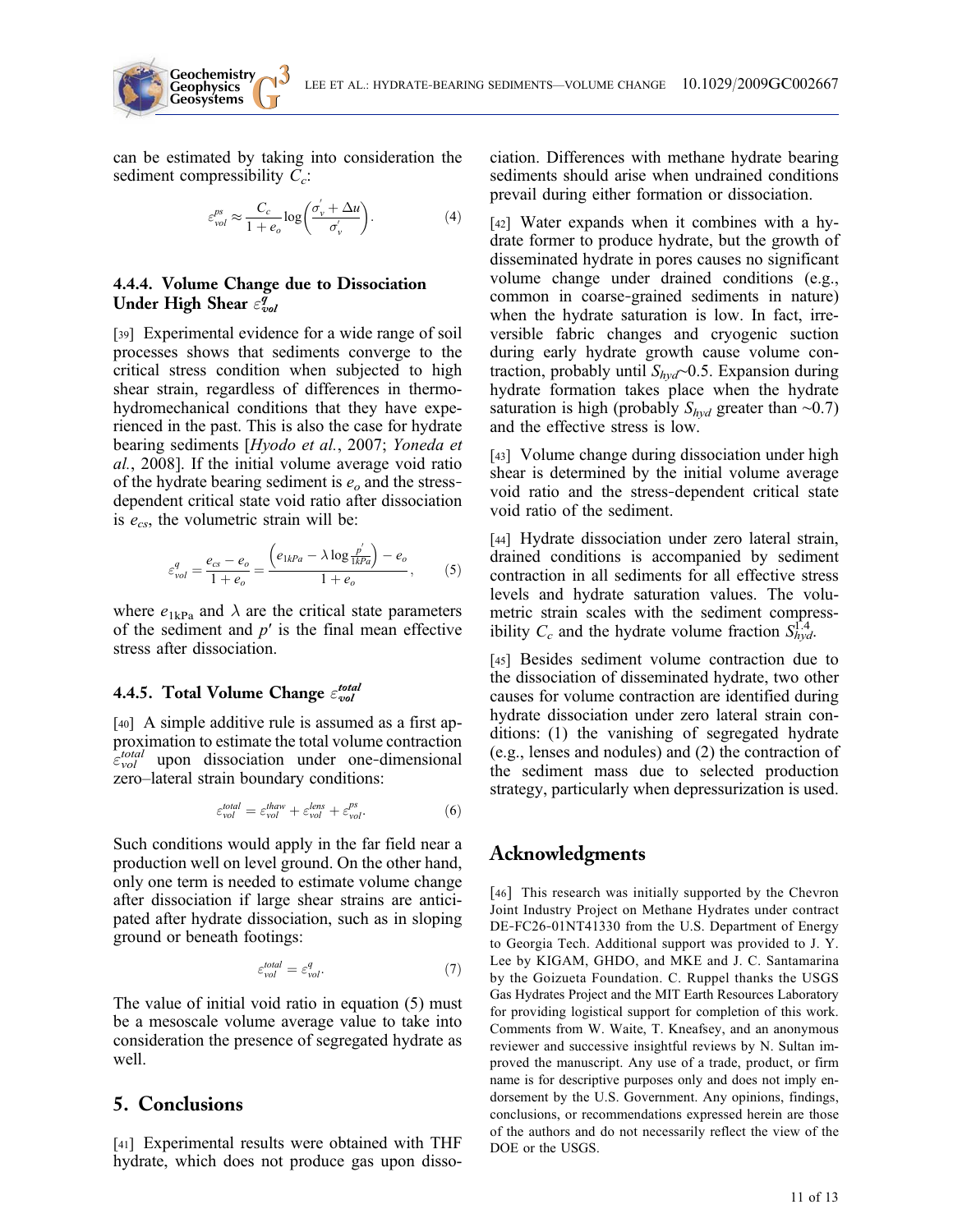## References

**Geochemistry Geophysics**

Andersland, O. B., and B. Ladanyi (2003), Frozen Ground Engineering, 363 pp., John Wiley, New York.

- Boswell, R., T. S. Collett, S. A. Digert, R. B. Hunter, and S. Hancock (2007), Gas hydrate investigations at the 2007 Mount Elbert test site, Milne Point area, Alaska North Slope, Eos Trans. AGU, 88(52), Fall Meet. Suppl., Abstract OS21A‐02.
- Buffett, B., and O. Zatsepina (2000), Formation of gas hydrate from dissolved gas in natural porous media, Mar. Geol., 164, 69–77, doi:10.1016/S0025-3227(99)00127-9.
- Chamberlain, E. J., and A. J. Gow (1979), Effect of freezing and thawing on the permeability and structure of soils, Eng. Geol., 13, 73–92, doi:10.1016/0013-7952(79)90022-X.
- Clennell, M. B., M. Hovland, J. S. Booth, P. Henry, and W. J. Winters (1999), Formation of natural gas hydrates in marine sediments: 1. Conceptual model of gas hydrate growth conditioned by host sediment properties, J. Geophys. Res., 104, 22,985–23,303, doi:10.1029/1999JB900175.
- Collett, T. S. (2002), Energy resource potential of natural gas hydrate, AAPG Bull., 86, 1971–1992.
- Cortes, D., A. I. Martin, T. S. Yun, F. M. Francisca, J. C. Santamarina, and C. Ruppel (2009), Thermal conductivity of hydrate-bearing sediments, *J. Geophys. Res.*, 114, B11103, doi:10.1029/2008JB006235.
- Dickens, G. R., J. R. O'Neil, D. K. Rea, and R. M. Owen (1995), Dissociation of oceanic methane hydrate as a cause of the carbon isotope excursion at the end of the Paleocene, Paleoceanography, 10, 965–971, doi:10.1029/95PA02087.
- Graue, A., B. Kvamme, B. A. Baldwin, J. Stevens, J. Howard, E. Aspenese, G. Ersland, J. Husebo, and D. Zornes (2006), CO2 storage in natural‐gas‐hydrate reservoirs benefits from associated methane production, JPT J. Pet. Technol., 58, 65–67.
- Holden, J. T., R. H. Jones, and S. J. M. Dudek (1981), Heat and mass flow associated with a freezing front, Eng. Geol., 18, 153–164, doi:10.1016/0013-7952(81)90055-7.
- Holder, G. D., V. A. Kamath, and S. P. Godbole (1984), The potential of natural gas hydrates as an energy resource, Annu. Rev. Energy, 9, 427–445, doi:10.1146/annurev.eg.09. 110184.002235.
- Holland, M., P. Schultheiss, J. Roberts, and M. Druce (2008), Observed gas hydrate morphologies in marine sediments, paper presented at the 6th International Conference on Gas Hydrates, Chevron, Vancouver, B. C., Canada, 6–10 July.
- Hyodo, M., Y. Nakata, N. Yoshimoto, and R. Orense (2007), Shear behavior of methane hydrate‐bearing sand, paper presented at the Seventeenth International Offshore and Polar Engineering Conference, Int. Soc. of Offshore and Polar Eng., Lisbon, Portugal, July 1–6.
- Kimoto, S., F. Oka, T. Fushita, and M. Fuiwaki (2007), A chemo‐thermo‐mechanically coupled numerical simulation of the subsurface ground deformation due to methane hydrate dissociation, Comput. Geotech., 34, 216–228, doi:10.1016/j. compgeo.2007.02.006.
- Konrad, J.‐M., and N. R. Morgenstern (1982), Effects of applied pressure on freezing soils, Can. Geotech. J., 19, 494–505, doi:10.1139/t82-053.
- Konrad, J.‐M., and M. Samson (2000), Influence of freezing temperature on hydraulic conductivity of silty clay, J. Geotech. Geoenviron. Eng., 126, 180–187, doi:10.1061/(ASCE) 1090-0241(2000)126:2(180).
- Kurihara, M., et al. (2008), Analysis of the JOGMEC/NRCan/ Aurora Mallik gas hydrate production test through numerical

simulation, paper presented at the 6th International Conference on Gas Hydrates, Chevron, Vancouver, B. C., Canada, 6–10 July.

- Kwon, T. H., G. C. Cho, and J. C. Santamarina (2008), Gas hydrate dissociation in sediments: Pressure temperature evolution, Geochem. Geophys. Geosyst., 9, Q03019, doi:10.1029/ 2007GC001920.
- Lee, J. Y. (2007), Hydrate-bearing sediments: Formation and geophysical properties, Ph.D. dissertation, 226 pp.,Ga. Inst. of Technol., Atlanta.
- Lee, J. Y., T. Yun, J. C. Santamarina, and C. Ruppel (2007), Observations related to tetrahydrofuran and methane hydrates for laboratory studies of hydrate‐bearing sediments, Geochem. Geophys. Geosyst., 8, Q06003, doi:10.1029/ 2006GC001531.
- Liu, X., and P. B. Flemings (2006), Passing gas through the hydrate stability zone at southern Hydrate Ridge, offshore Oregon, Earth Planet. Sci. Lett., 241, 211–226, doi:10.1016/j.epsl.2005.10.026.
- McGrail, B. P., T. Zhu, R. B. Hunter, M. B. White, S. L. Patil, and A. S. Kulkarni (2004), A new method for enhanced production of gas hydrates with  $CO<sub>2</sub>$ , paper presented at Hedberg Conference, Am. Assoc. of Pet. Eng., Vancouver, B. C., Canada.
- McRoberts, E. C., and N. R. Morgenstern (1975), Pore water expulsion during freezing, Can. Geotech. J., 12, 130–141, doi:10.1139/t75-012.
- Michalowski, R. L., and M. Zhu (2006), Frost heave modeling using porosity rate function, Int. J. Numer. Anal. Methods Geomech., 30, 703–722, doi:10.1002/nag.497.
- Mitchell, J. K., and K. Soga (2005), Fundamentals of Soil Behavior, 577 pp., John Wiley, New York.
- Nelson, F. E., O. A. Anisimov, and N. I. Shiklomanov (2001), Subsidence risk from thawing permafrost, Nature, 410, 889– 890, doi:10.1038/35073746.
- Nimblett, J., and C. Ruppel (2003), Permeability evolution during the formation of gas hydrates in marine sediments, J. Geophys. Res., 108(B9), 2420, doi:10.1029/ 2001JB001650.
- Nixon, J. F. (1991), Discrete ice lens theory for frost heave in soils, Can. Geotech. J., 28, 843–859, doi:10.1139/t91-102.
- Nixon, J. F., and B. Ladanyi (1978), Thaw consolidation, in Geotechnical Engineering for Cold Regions, edited by O. B. Andersland and D. M. Anderson, chap. 4, pp. 164–215, McGraw‐Hill, New York.
- Nixon, J. F., and N. R. Morgenstern (1973), The residual stress in thawing soils, Can. Geotech. J., 10, 571–580, doi:10.1139/ t73-053.
- Pullman, E. R., M. T. Jorgenson, and Y. Shur (2007), Thaw settlement in soils of the Arctic Coastal Plain, Alaska, Arct. Antarct. Alp. Res., 39, 468–476, doi:10.1657/1523- 0430 (05-045)[PULLMAN]2.0.CO;2.
- Rutqvist, J., G. J. Moridis, T. Grover, and T. Collett (2009), Geomechanical response of permafrost‐associated hydrate deposits to depressurization‐induced gas production, J. Pet. Sci. Eng., 67, 1–12.
- Santamarina, J. C., and C. Ruppel (2008), The impact of hydrate saturation on the mechanical, electrical, and thermal properties of hydrate‐bearing sand, silts, and clay, paper presented at the 6th International Conference Gas Hydrates, Chevron, Vancouver, B. C., Canada, 6–10 July.
- Trehu, A. M., et al. (2004), Three‐dimensional distribution of gas hydrate beneath southern Hydrate Ridge: Constraints from ODP Leg 204, Earth Planet. Sci. Lett., 222, 845-862, doi:10.1016/j.epsl.2004.03.035.